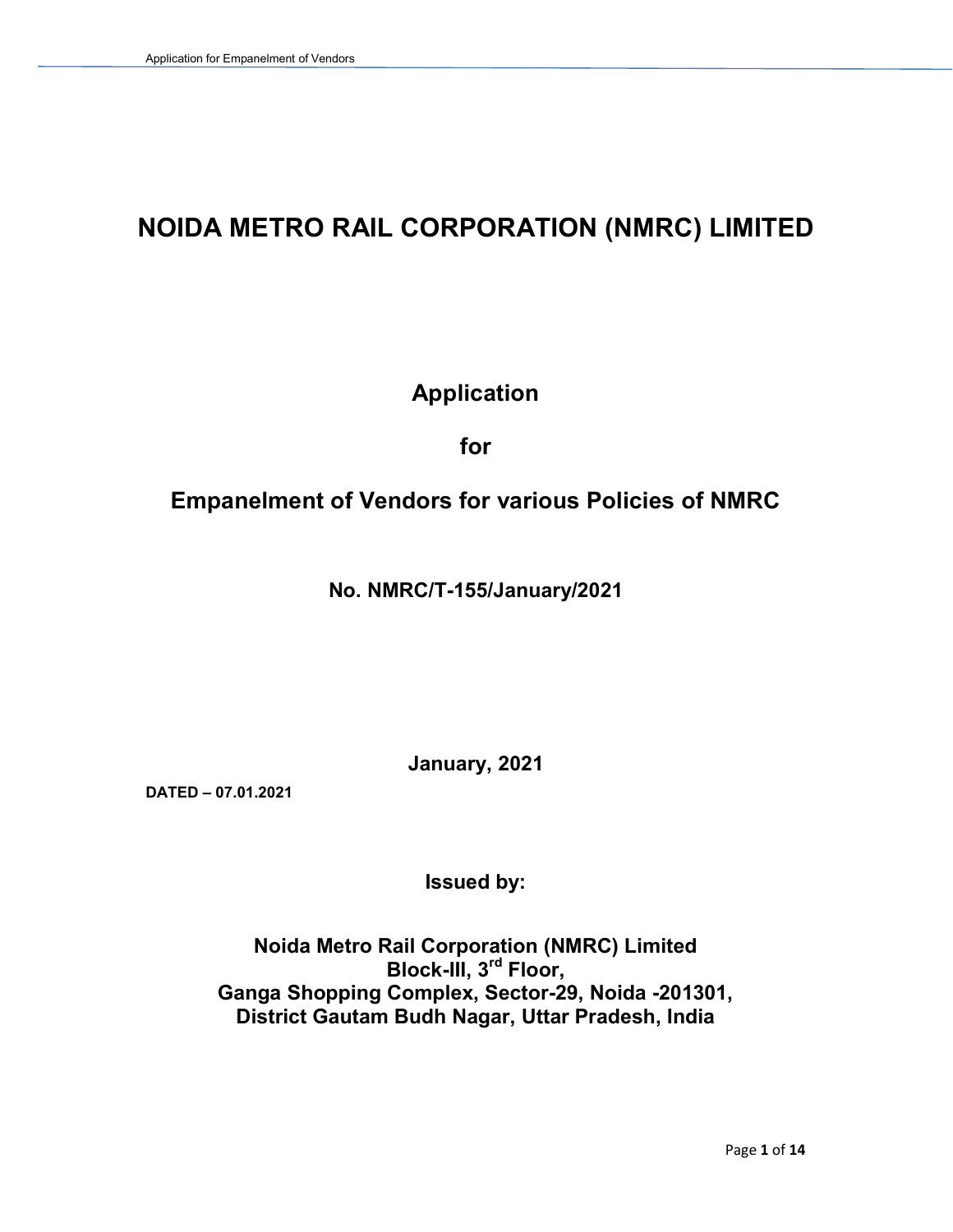# **CONTENTS**

| 1. About NMRC  | 03 |
|----------------|----|
| 2. Disclaimer  | 03 |
| 3. Application | 04 |
| 4. Form 1      | 10 |
| 5. Form 2      | 11 |
| 6. Form 3      | 13 |

7. Form 4

Page 2 of 14

14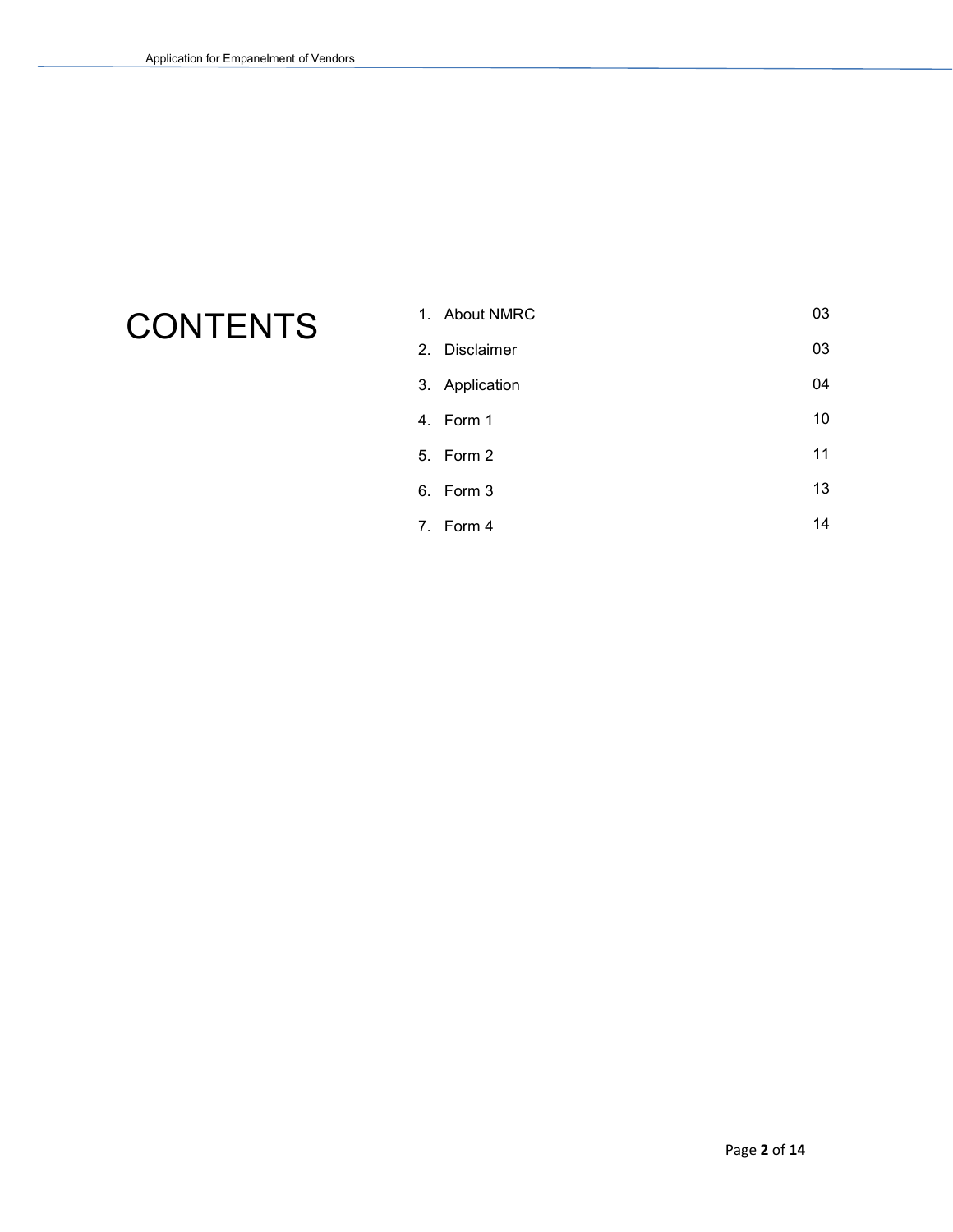Noida and Greater Noida are being developed as the industrial<br>ABOUT NMRC towns to New Delhi and more and more people from Delhi and other areas are shifting to these towns in search of fresh air, greenery and better infrastructure. There is a need of providing an efficient, reliable and comfortable transportation system for the population intending to settle in these towns and also the public coming to these areas for education, service and business.

> Noida Metro Rail Corporation (NMRC)Limited is a Special Purpose Vehicle (SPV) formed for planning and executing urban transport projects in Noida, Greater Noida regions. NMRC desires to provide a world-class Public Transportation System with state-of-the-art technology. As such, the overarching criterion for setting up of NMRC is to help create an efficient, safe, reliable, economical and affordable public transport system.

# DISCLAIMER

This Application for "Empanelment of Vendors" contains brief information about the scope of work.

While all efforts have been made to ensure the accuracy of information contained in this Application Document, this Document does not purport to contain all the information required by the Applicants. The Applicants should conduct their own independent assessment, investigation and analysis and should check the reliability, accuracy and completeness of the information at their end and obtain independent advice from relevant sources as required before submission of their application/s. Noida Metro Rail Corporation Ltd. ("NMRC" or "the Company") or any of its employees or advisors shall incur no liability under any law, statute, rules or regulations as to the accuracy or completeness of the Application Document.

NMRC reserves the right to change any or all conditions/information set in this Application Document by way of revision, deletion, updating or annulment through issuance of appropriate addendum as NMRC may deem fit without assigning any reason thereof.

NMRC reserves the right to accept or reject any or all applications without giving any reasons thereof. NMRC will not entertain or be liable for any claim for costs and expenses in relation to the preparation of the documents to be submitted in terms of this Application Document.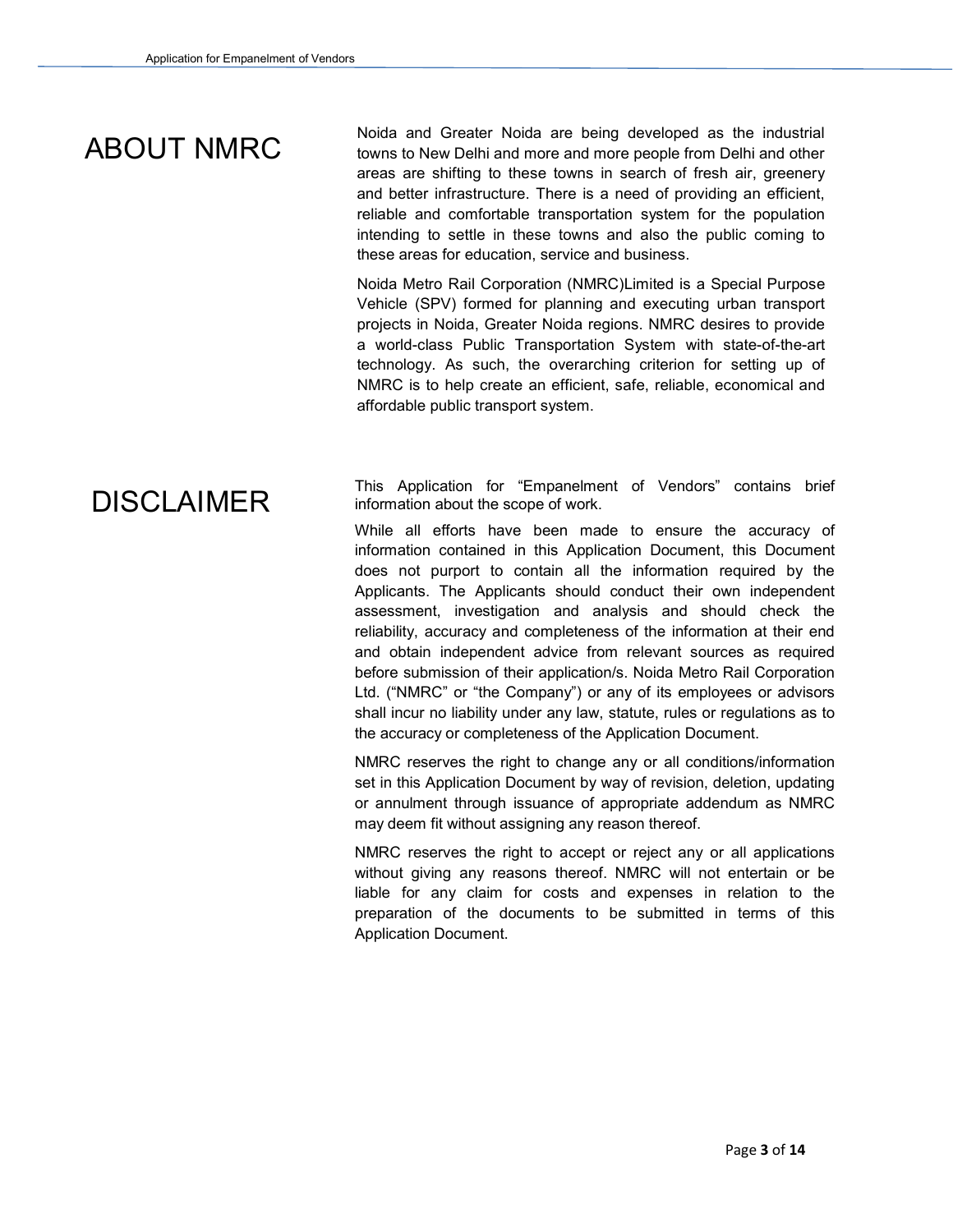#### Application for Empanelment of Vendors

#### 1. Background

- I. NMRC has certain policies such as
	- Policy for Birthday Party, Pre-Wedding and Other Similar Celebrations on Wheels in Noida Metro
	- Policy for Hiring of NMRC's Premises including Metro Stations, Trains and Depot for a Particular Duration
	- Policy for Leasing part of Station Parking Space for Metro Market

The details of the policies can be found on NMRC website (www.nmrcnoida.com) in "Offers" section.

II. NMRC is interested to empanel one or more (preferably 2) competent and resourceful vendors for providing support to the applicants in making arrangements and to promote the various initiatives of NMRC resulting in better services and experience of the users.

#### 2. Duration of empanelment:

The initial empanelment will be for a period of one year with 6 months lock in period. Also, there shall be provision of subsequent extension of one year subject to periodical review of performance of the empanelled vendor/s by the NMRC. In case of unsatisfactory performance/deficiency in services, vendor will be liable for deempanelment any time. Vendor shall intimate NMRC immediately about change of its location, change in ownership pattern if any.

#### 3. Scope of Work

- I. The empanelled vendor shall facilitate the applicant in order to make the required arrangements as per the NMRC policies.
- II. As per "Birthday Party, Pre-Wedding and Other Similar Celebrations on Wheels in Noida Metro" policy, the Applicant has an option to go for either decorated or undecorated coach category. If the Applicant chooses for decorated coach category (wherein decoration refers to placement of standees, banners, flowers on grab handles/ poles of the metro & other related activities), then the such Applicant must/compulsorily take the services of the empanelled vendor/s. Applicants under the policy of Film Shooting and Metro Market, may take the services (Optional) of the empanelled vendor/s, as and when required".

It may be noted that "Decoration" shall mean placing standees, banners, balloons, flowers on the grab handles/ poles of the metro.

- $\bullet$  Further, as mentioned in the policy,
	- Artificial flowers/ party props shall be allowed with non-adhesive material.
	- Use of spray or magic candles is strictly prohibited inside the metro.
	- No spilling of liquid is allowed.
	- No permanent structure is allowed to be placed. Only temporary structure is allowed with due permission of NMRC.
	- Other facilities like Magician, Temporary tattoo artist as may be required shall be allowed subject to restrictions under "The Metro Railways (Operation and Maintenance) Act, 2002.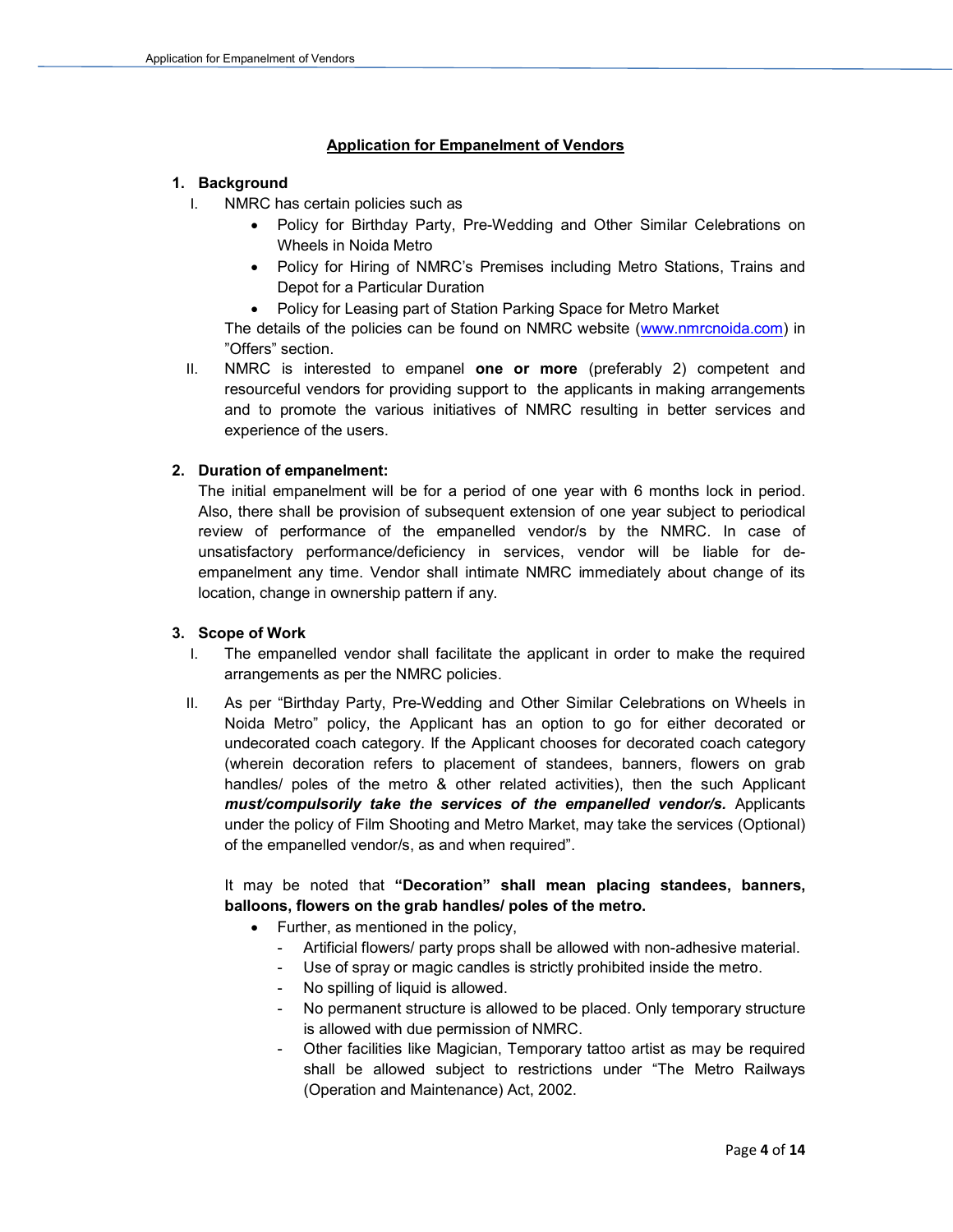- The responsibility to ensure that no damage happens to NMRC property due to decoration shall be of empanelled vendor/s.
- III. The empanelled vendor may seek required permissions from NMRC/ any other concerned authorities/ local authorities, wherever required on behalf of the applicant.
- IV. The empanelled vendor shall take initiatives to promote the various initiatives of NMRC as per mentioned policies.
- V. Successful vendors empanelment by NMRC for mentioned services is no guarantee of any future award or inclusion on a particular tenders/policy list.

#### 4. Obligations of NMRC

I. NMRC shall authorize the vendor to facilitate the applicants of the mentioned policies.

#### 5. Obligations of the Empanelled Vendor/s

The empanelled vendor/s

- I. Should be easily approachable for NMRC applicants.
- II. Should be from NCR region in order to facilitate the prospective bidders seamlessly.
- III. Should deploy at least one dedicated resource for managing the applications and the details of such resource/s shall be shared with NMRC. Any change in this resource must be intimated to NMRC.
- IV. Should keep NMRC informed regarding the application/s and their requirements, as and when received/ within 2 days of receiving of application.
- V. Shall share the list of Tariff/ payment to be charged from Applicants service wise other than the approved rental rates of NMRC's assets within 15 days of being selected and the same shall not be revised without approval from NMRC.
- VI. Shall share a semi-annual report regarding the number of applicants facilitated with respective to various services (as per policies)

#### Note: NMRC's booking fees/ license along with Security Deposit fees must be remitted directly to NMRC by the Applicant.

NMRC invites Applicants ("Interested parties") to submit their Applications. Based on the responses of Applications received, NMRC shall select one or more vendors (preferably 2) based on the received application.

#### 6. Eligibility of Applicants

- I. Should be Sole Proprietorship Firm/Registered Partnership Firm/Public Limited Company/ Private Limited Company/ Government Organization/ Public Sector Undertaking having registered office in India.
- II. The Applicant should have undertaken at least one similar nature of work in last 5 (five) Financial Years. (2014-15, 2015-16, 2016-17, 2017-18 & 2018-19). Similar nature of work shall mean handling of public services/ events.
- III. The Applicant Firm should have a minimum average annual turnover of Rs. 50.00 Lakhs (Rupees Fifty Lakhs) during the last 3 (three) Financial Years (2016-17, 2017-18 & 2018-19).
- IV. The Applicant should neither be a black listed/debarred firm nor should its contracts have been terminated/ foreclosed by any company / department during the last 5 (five) Financial Years due to non- fulfilment of Contractual obligations.

The Applicant shall also furnish the following documentary proof: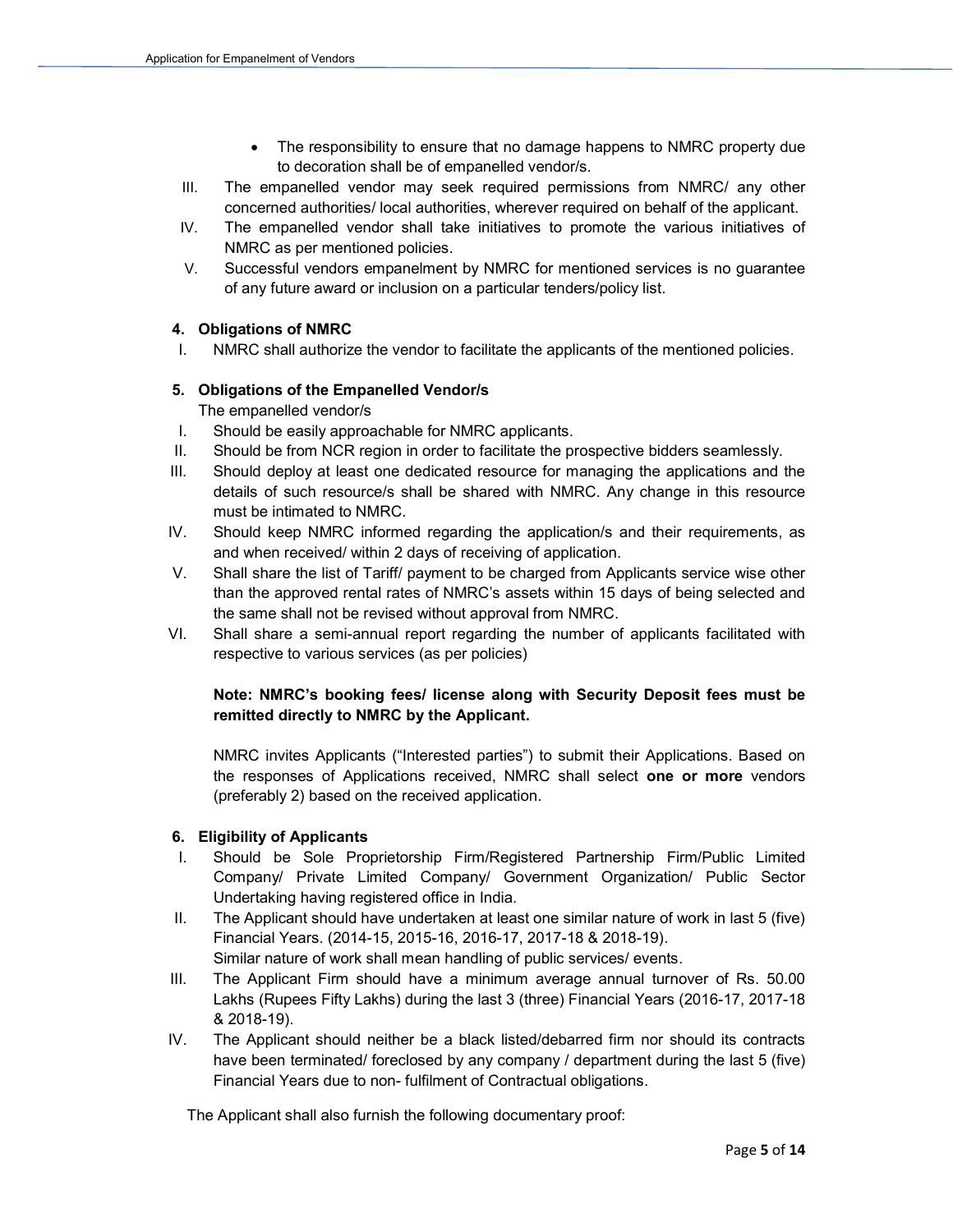- For above criteria 6(I) Proof of legal status (such as Registration certificate of the firm/ Partnership deed/ certificate of incorporation, etc., Articles of Association and Memorandum of Association (if applicable))
- For above criteria  $6(II)$  Work experience with documentary evidence such as Completion Certificate
- For above criteria 6(III) Audited Statement of accounts (Balance sheet & Profit and loss accounts) of last three Financial Years (2016-17, 2017-18 & 2018-19).
- For above criteria 6(IV) Form 1: Cover Letter, which has declaration pertaining to the clause.

#### 7. Selection Process

At first, the committee of NMRC shall evaluate the Eligibility of the applicants. All the applicants, who conform to the eligibility, their financial quote / proposal, shall be opened by NMRC.

The Selected Applicant shall be the Applicant, who quotes the highest non-refundable lump sum annual fees to NMRC. Basis Application, the second highest Applicant, shall be asked to match the annual fees of the highest Applicant to become the second empanelled vendor. The remaining Applicants shall be kept in reserve and may be invited to match the financial quote/proposal submitted by the highest Applicant in case the second highest Applicant withdraws or is not selected for any reason. If none of the other Applicants match the Financial Quote/Proposal of the highest Applicant, then NMRC decision shall be as per discretion of MD, NMRC.

#### 8. Application Registration and Instructions

- I. Applicants are advised to study all policies, instructions, forms, terms, requirements and other information in the Application carefully. Policies are available on NMRC website (nmrcnoida.com) OFFERS section.
- II. Applicant shall be deemed to have applied after careful study and examination of the Application Document with full understanding of its implications.

#### 9. Submission of

- I. All the notifications & detailed terms and conditions regarding this Application notice hereafter will be published on the NMRC website (nmrcnoida.com).
- II. The application should be submitted in hardcopy deadline as specified in Clause 12 in the manner mentioned below:
	- a. The Form 1, 2 and 3 has to be submitted in "Envelope 1", which shall be marked as "Envelope 1: Technical Eligibility".
	- b. The Form 4 has to be submitted in "Envelope 2", which shall be marked as "Envelope 2: Financial Quote/Proposal".
	- c. Both the Envelopes i.e. "Envelope 1" and "Envelope 2" need to be placed in one outer envelope marked as "Application for Empanelment of Vendors"
- III. Once the Application submission date and time is over, the Applicants cannot submit their Application.
- IV. Applicant shall submit all formats and suggested documentary evidence with the Application document.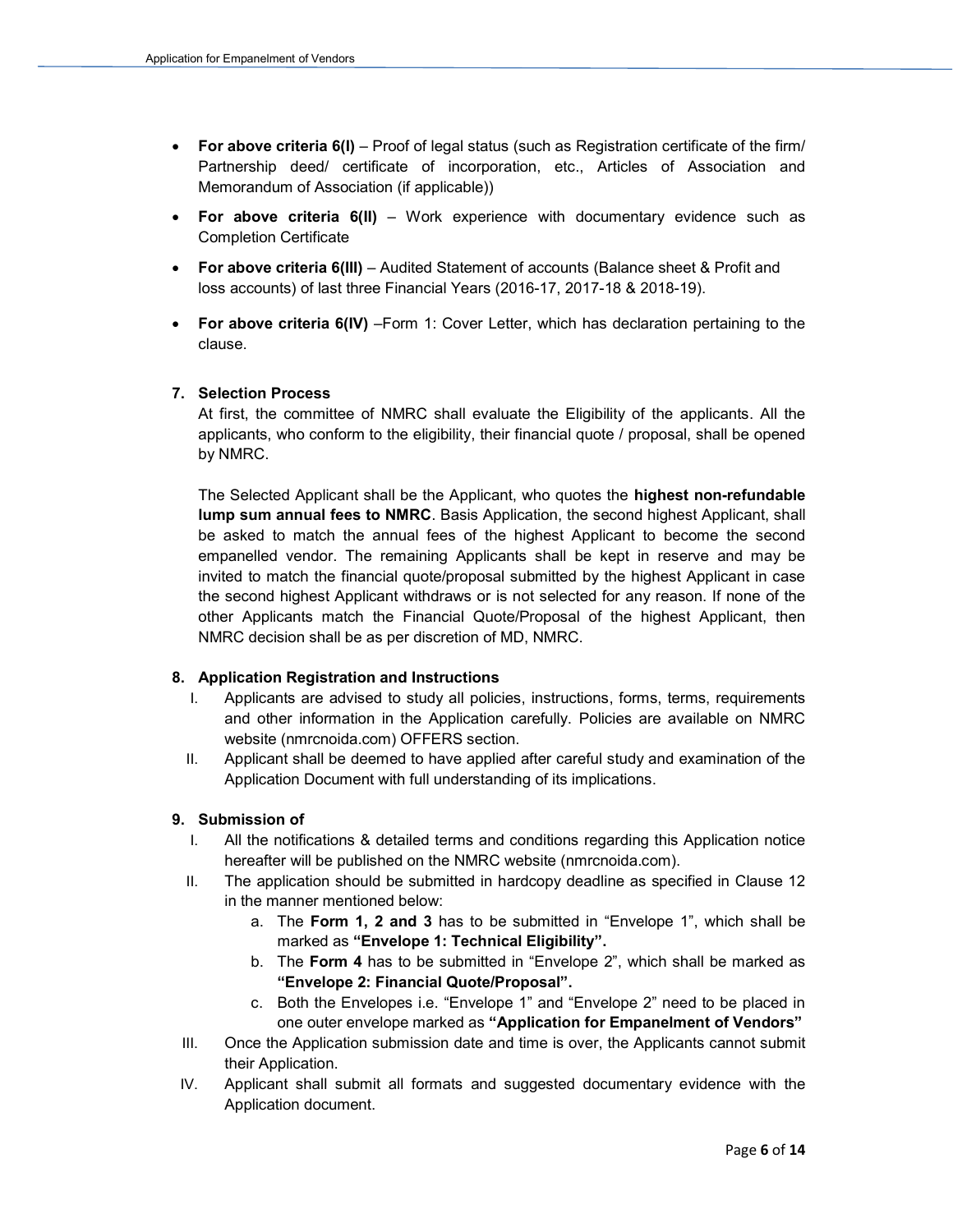#### 10. Documents to be submitted

The Application to be submitted by the Interested Parties shall, *inter alia*, include:

- I. Cover Letter expressing interest to participate in the form and manner prescribed hereunder as Form 1;
- II. Details of the Applicant in the form and manner as prescribed hereunder as Form 2;
- III. Undertaking in the form and manner as prescribed hereunder as Form 3;
- IV. Financial Bid/ Quote in the form and manner as prescribed hereunder as Form 4.

#### 11. Date of Pre – Submission Meeting

A pre- submission meeting shall be called on 02.02.2021 [11:00 AM] at NMRC Office. Any change corresponding to date, if any, shall be communicated to the applicants vide NMRC website (www.nmrcnoida.com)

#### 12. Date of submission

I. The Interested parties shall submit their respective details in aforesaid format latest by 08.03.2021 [3:00 PM] at NMRC's herein below mentioned address:

#### O/o General Manager, Technical

Noida Metro Rail Corporation (NMRC) Limited Block-III, 3<sup>rd</sup> Floor, Ganga Shopping Complex, Sector-29, Noida -201301 District Gautam Budh Nagar, Uttar Pradesh Email: nmrcnoida@gmail.com Website: www.nmrcnoida.com

II. Applications received by the NMRC after the specified time on the Application Due Date shall not be eligible for consideration and shall be summarily rejected.

#### 13. Clarifications

During evaluation of Application, NMRC may, at its discretion, ask the Applicant for a clarification of his/her submission. The request for clarification and the response shall be in writing.

#### 14. Nodal Officer for Information about the Project Application

Applicants may obtain further information/ clarifications pertaining to this Application from the office of DGM (RS, E & Operations), Room No. – 14, Noida Metro Rail Corporation (NMRC) Limited, Block-III, 3rd Floor, Ganga Shopping Complex, Sector-29,Noida - 201301, District Gautam Budh Nagar, Uttar Pradesh, Contact - +91-120- 4344481,82,83,84,

#### 15. De-empanelment for default

NMRC without prejudice to any remedy for breach of agreement, by written notice of default sent to vendor may terminate the agreement in whole or in part.

- I. If it fails to provide any or all of the services for which it has been empanelled within the period specified in the agreement or within any extension thereof, if granted by NMRC.
- II. If the vendor fail to perform any other obligation(s) under the agreement.
- III. If in the judgment of NMRC, vendor has engaged in the corrupt or fraudulent practices in executing the agreement.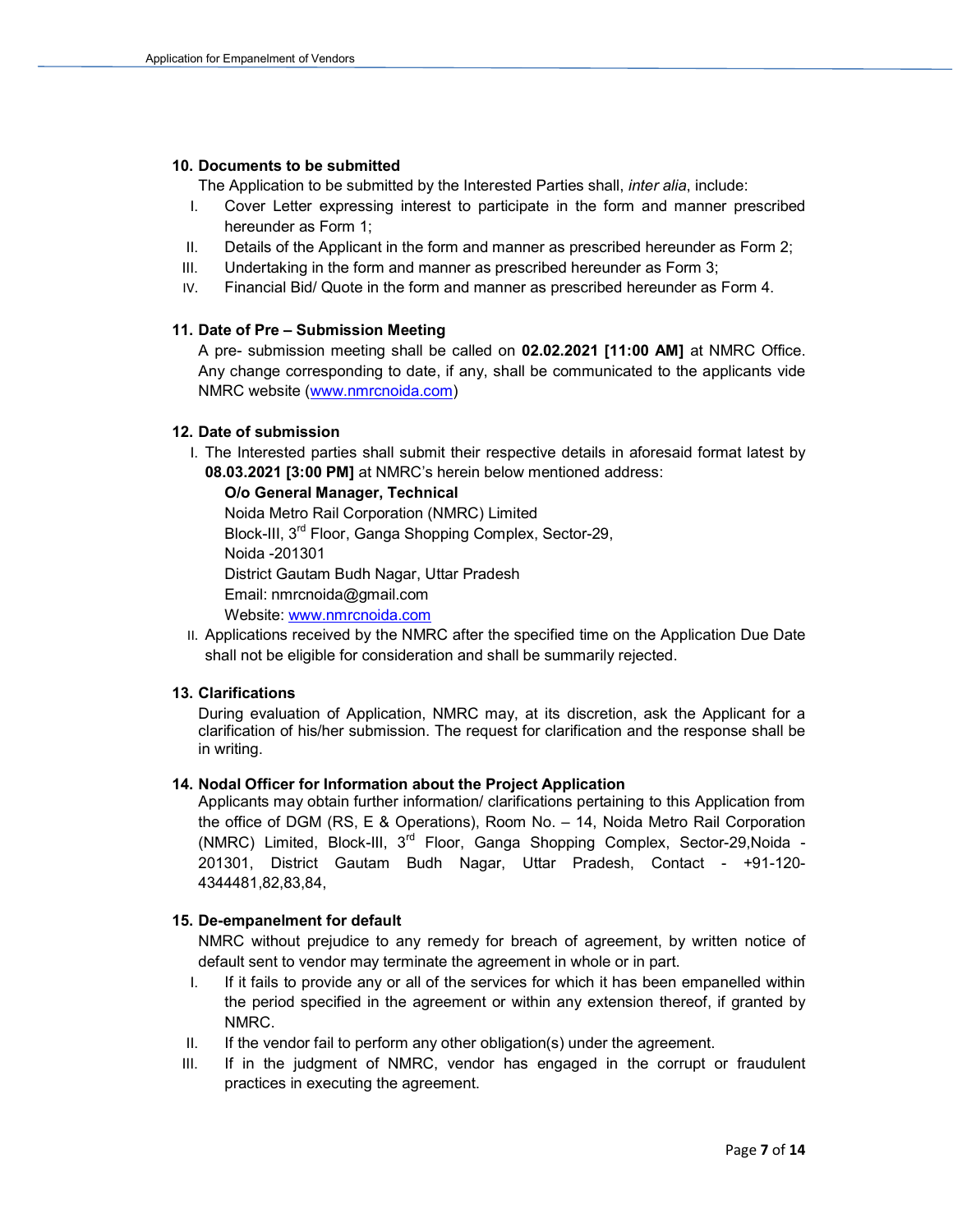#### 16. Indemnity

The empanelled vendor/s shall all times indemnify and keep NMRC indemnified against all actions, suits, claims and demands brought or made against it in respect of anything done or purported to be done by vendor in execution of or in connection with the services under this agreement and against any loss or damage to the NMRC along with (or otherwise), vendor/s as a party for anything done or purported to be done in the course of the execution of this agreement. The vendor/s will at time abide by job safety measures and other statutory requirements prevalent in India and will keep free and indemnify the otherwise), vendor/s as a party for anything done or purported to be done in the course of<br>the execution of this agreement. The vendor/s will at time abide by job safety measures<br>and other statutory requirements prevalent indemnities arising from such incidents without any extra cost to NMRC and will not hold NMRC responsible or obligated. mnify and keep NMRC indemnified against<br>ht or made against it in respect of anything<br>ecution of or in connection with the services<br>s or damage to the NMRC along with (or MRC and will not hold<br>tween the NMRC and

#### 17. Arbitration

NMRC responsible or obligated.<br>**Arbitration**<br>If any dispute or difference of any kind whatsoever shall arise between the NMRC and vendor/s upon or in relation to or in connection with or arising out of agreement, shall be vendor/s upon or in relation to or in connection with or arising out of agreement, shall be<br>referred to for arbitration by the Managing Director, NMRC, who will give written award to the parties. Decision of MD, NMRC will be final and binding. Place of arbitration shall be Noida. upon or in relation to or in connection with or arising out of agreement, shall be<br>o for arbitration by the Managing Director, NMRC, who will give written award to<br>s. Decision of MD, NMRC will be final and binding. Place o

#### 18. Exit from panel

Rates once agreed shall continue to hold good until and unless revision is Rates mutually. In case, any vendor for any reason does not wish to continue on the panel of NMRC, post 6 months lock in period, it can apply for exit from the panel by giving **one**month notice.

#### 19. Language

- I. The Applications prepared by the Applicant and all correspondence and documents relating to the applications exchanged by the Applicant and NMRC, shall be written in English/Hindi language, provided that any printed literature furnished by the Applicant in another language shall be accompanied by an English/Hindi translation in which case, for purposes of interpretation of the application, the English/Hindi translation shall govern. bicant and all correspondence and documents<br>by the Applicant and NMRC, shall be written in<br>any printed literature furnished by the Applicant<br>anied by an English/Hindi translation in which<br>of the application, the English/Hi
- II. If any supporting documents submitted are in any language other than English English/Hindi, If any supporting documents submitted are in any language other than English/Hindi,<br>translation of the same in English/Hindi language is to be duly attested by the Applicant.

#### GM (Technical) Noida Metro Rail Corporation (NMRC) Uttar Pradesh

#### Note:

I. Once an applicant vendor is empanelled by NMRC, an agreement will be signed between both the parties, which will incorporate above mentioned terms and<br>conditions, in addition to other standard terms and conditions. conditions, in addition to other standard terms and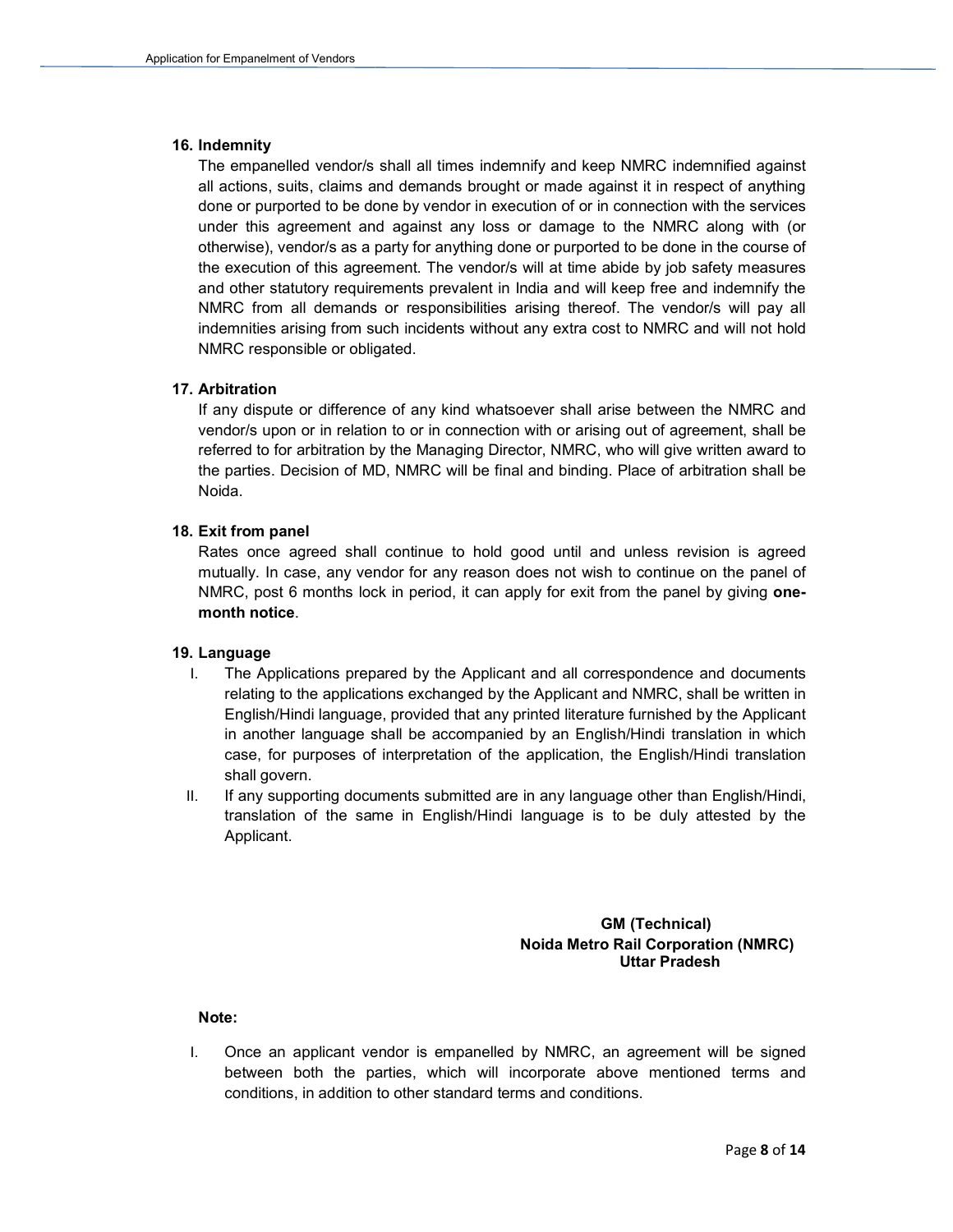Formats

for Submission of

Application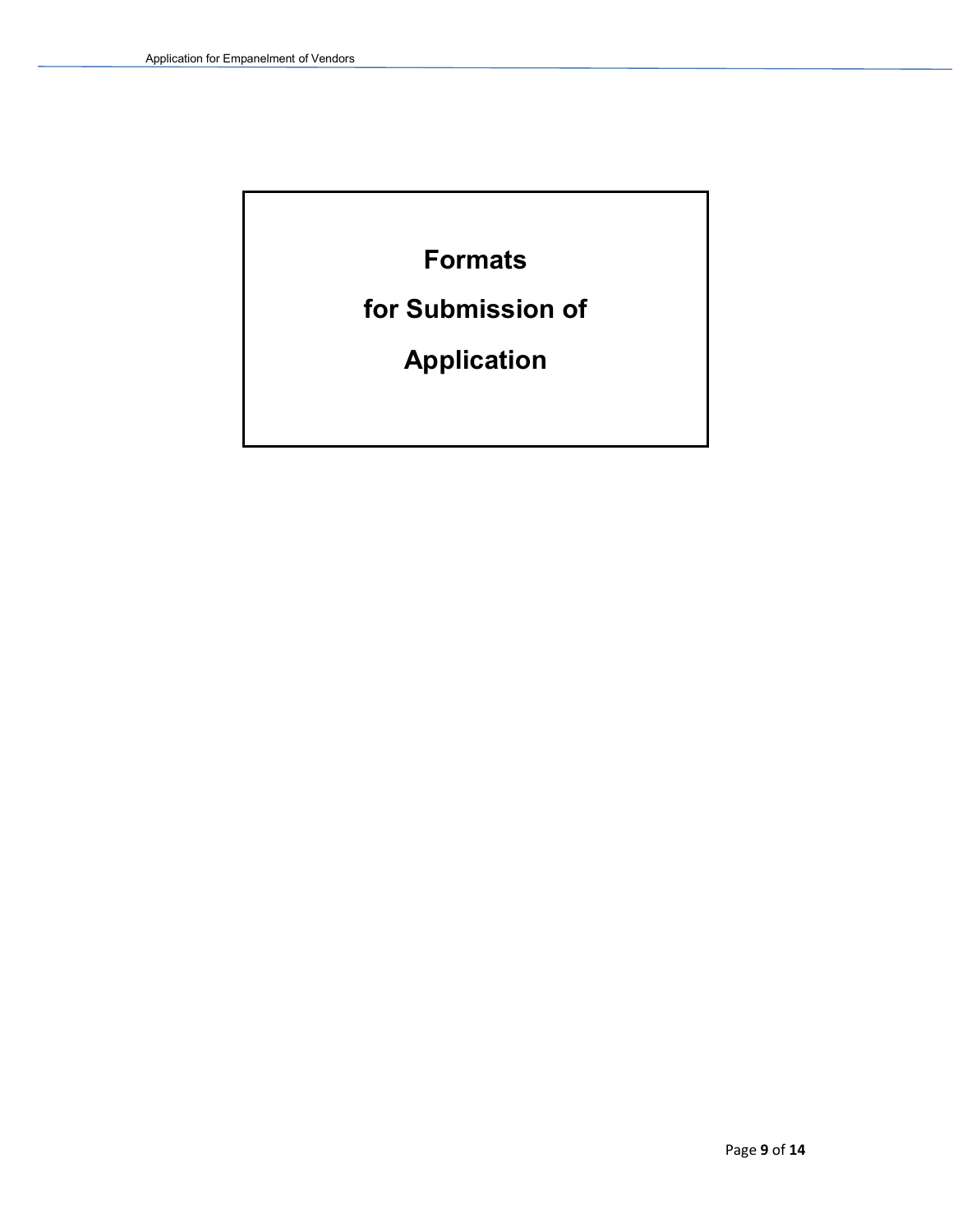#### Form 1: Cover Letter

Date:

To, GM (Technical) Noida Metro Rail Corporation (NMRC) Limited Block-III, 3rd Floor, Ganga Shopping Complex, Noida -201301, District Gautam Budh Nagar, Uttar Pradesh

#### Sub: Application for Empanelment of Vendors for various Policies of NMRC

Dear Sir,

- 1. With reference to your Application document dated \_\_\_\_\_\_\_\_\_\_\_\_\_\_\_, I/We the undersigned am/are hereby expressing our Interest to be empanelled vendor of NMRC.
- 2. We hereby declare that we are neither black listed/debarred firm nor have contracts, which have been terminated/ foreclosed by any company / department during the last 5 (five) financial years due to non- fulfilment of Contractual obligations.
- 3. We hereby declare that all the information and statements made in this Application are true and accept that any misinterpretation contained in it may lead to our disqualification. Our Application is binding upon us.
- 4. We have prepared our application for the captioned project as specified in Application Document.

I/We hereby declare that all the information and statements made in this Application are true.

(Name and Title of the Signatory)

\_\_\_\_\_\_\_\_\_\_\_\_\_\_\_\_\_\_\_\_\_\_\_\_\_\_\_

(In the capacity of) Company Seal

(Name of the Entity)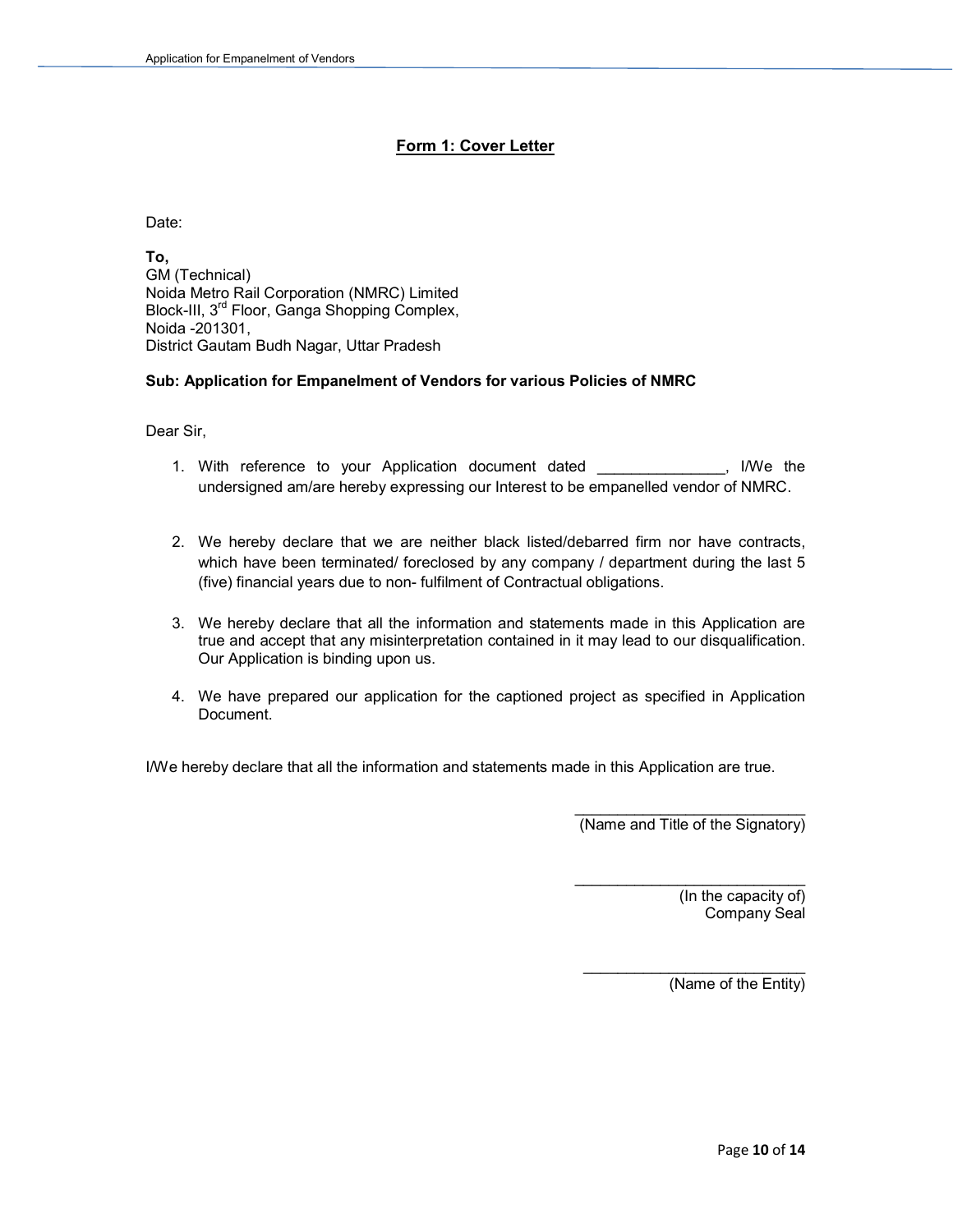#### Form 2: Details of the Applicant

### 1. About the Applicant

| <b>S. No.</b> | <b>Particulars</b>                                                                                                                                                                                                            | <b>Details</b> |
|---------------|-------------------------------------------------------------------------------------------------------------------------------------------------------------------------------------------------------------------------------|----------------|
| 1(a)          | Name of Entity                                                                                                                                                                                                                |                |
| (b)           | <b>Legal Status</b><br>(Sole Proprietorship<br>Firm/Registered Partnership<br>Firm/Public Limited Company/<br>Private Limited Company/<br>Government Organization/<br>Public Sector Undertaking)<br>(Please attach the proof) |                |
|               |                                                                                                                                                                                                                               |                |
| (d)           | <b>Registered Address</b>                                                                                                                                                                                                     |                |
| (e)           | Telephone / Mobile No.                                                                                                                                                                                                        |                |
| (f)           | <b>E-Mail Address</b>                                                                                                                                                                                                         |                |
| (g)           | <b>PAN</b><br>(Please attach the proof)                                                                                                                                                                                       |                |
| (h)           | GST No.<br>(Please attach the proof)                                                                                                                                                                                          |                |
| (i)           | Number of years of experience<br>in the relevant field                                                                                                                                                                        |                |
| (i)           | Brief profile of the Entity (Can<br>use separate sheet if not<br>sufficient)                                                                                                                                                  |                |

#### 2. Details of individual(s) who shall serve as the point of contact/ communication for NMRC:

| <b>S. No.</b> | <b>Particulars</b>     | Details (INR) |
|---------------|------------------------|---------------|
|               |                        |               |
| (a)           | Name                   |               |
| (b)           | Telephone / Mobile No. |               |
| (c)           | E-Mail Address         |               |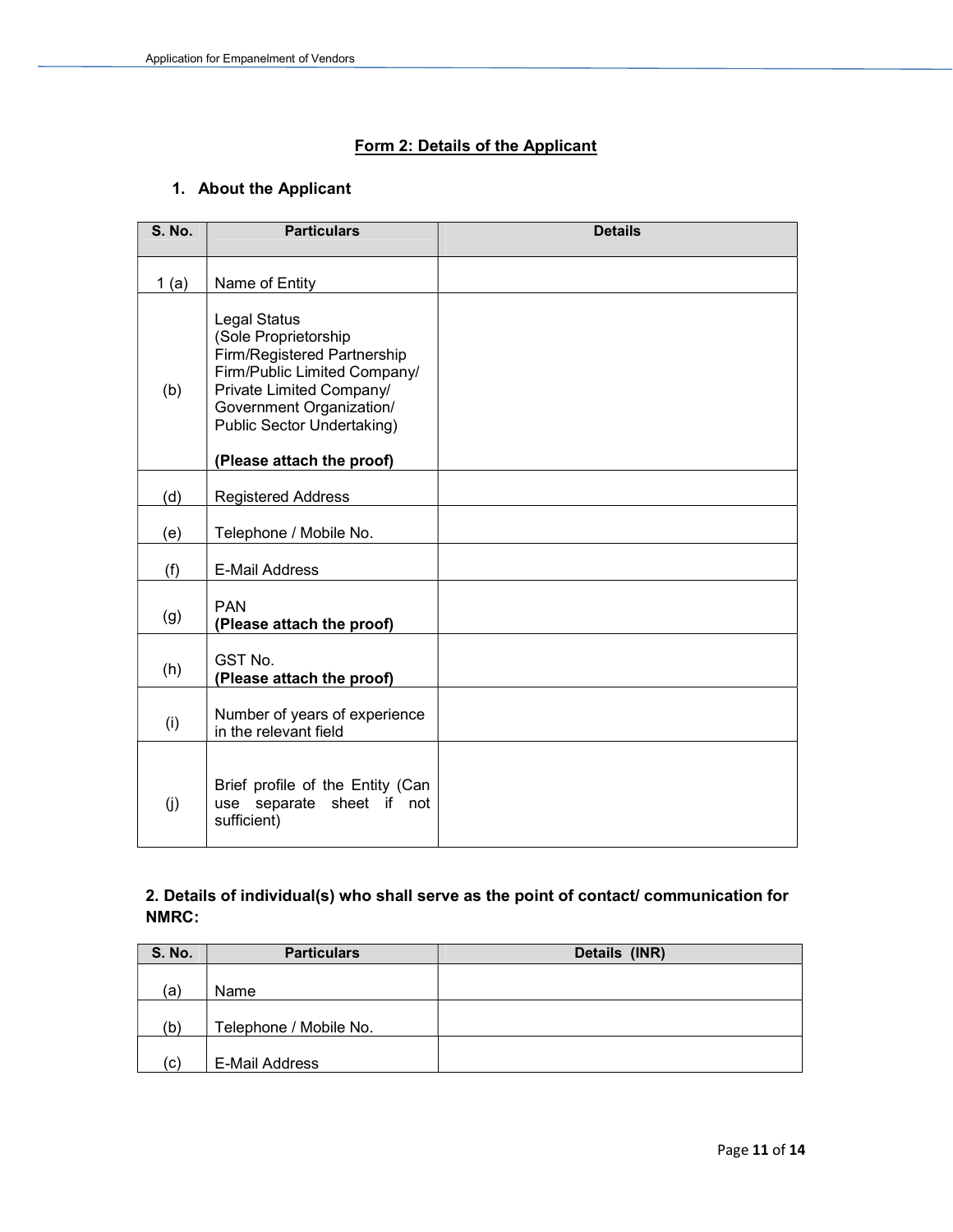#### 3. Existing Business (As applicable)

| <b>S. No.</b> | <b>Particulars</b>                   | Details (INR) |
|---------------|--------------------------------------|---------------|
| (a)           | Type of business                     |               |
| (b)           | Similar nature of work<br>undertaken |               |

#### 3. Financial Capacity

| <b>S. No.</b> | <b>Particulars</b>          | Details (INR) |
|---------------|-----------------------------|---------------|
|               |                             |               |
| (a)           | 2018-19                     |               |
|               |                             |               |
| (b)           | 2017-18                     |               |
|               |                             |               |
| (c)           | 2016-17                     |               |
|               | <b>Average Turnover for</b> |               |
|               | last 3 FYs                  |               |
|               | (Please attach the          |               |
|               | proof)                      |               |

#### 4. Existing Empanelment

| <b>S. No.</b> | <b>Particulars</b>                                                                                                                                                                | Details (INR) |
|---------------|-----------------------------------------------------------------------------------------------------------------------------------------------------------------------------------|---------------|
| (a)           | Are you the authorized<br>vendor with any other<br>government<br>organization?<br>If yes, please mention<br>the names of all the<br>organizations, wherein<br>you are empanelled. |               |

#### Please note: Documents to be attached are

- Proof of legal status
- Proof of GST
- Proof of PAN
- Proof of Turnover Audited Statement of accounts (Balance sheet & Profit and loss accounts)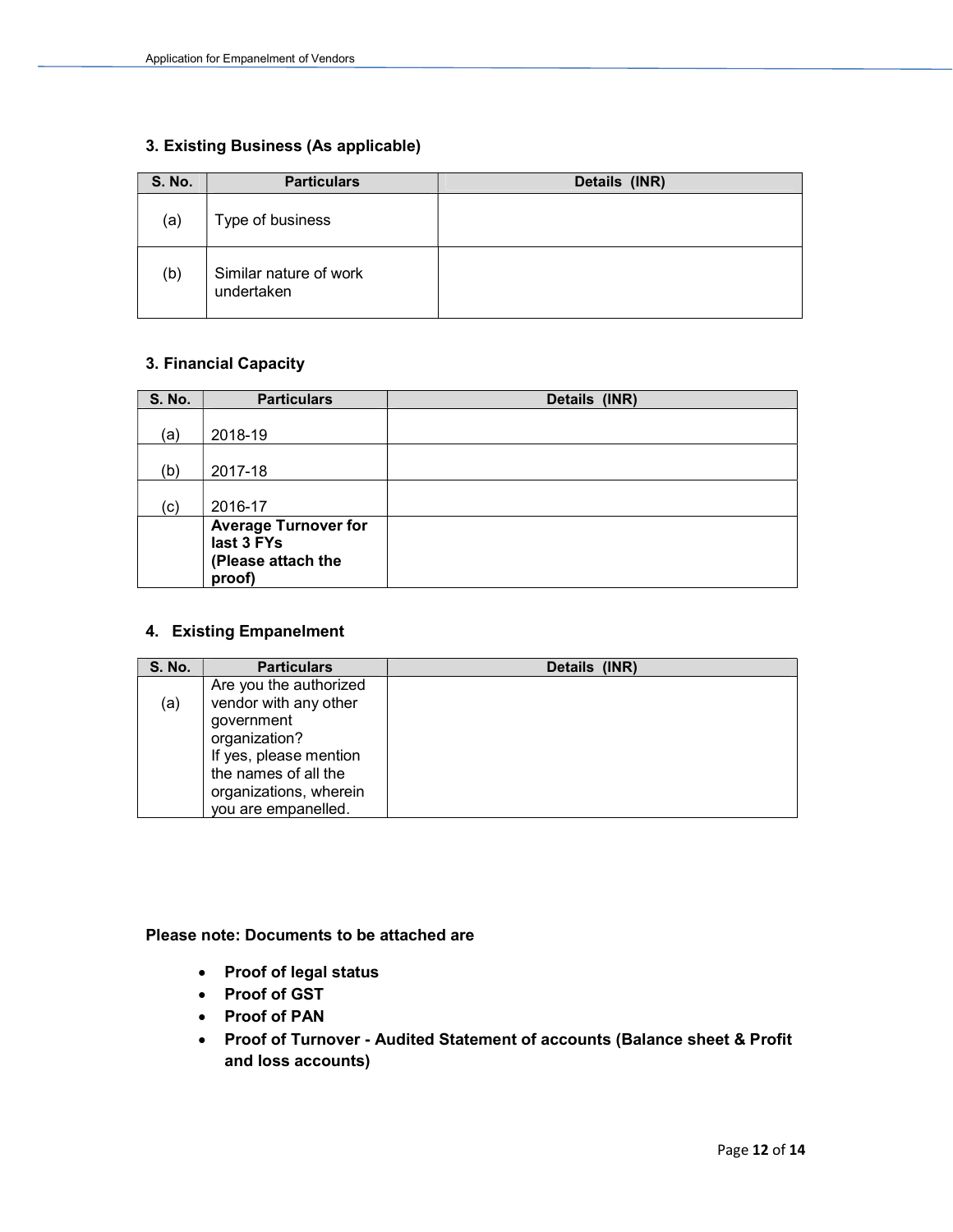#### Form 3: Undertaking

I hereby certify that all the information furnished above are true to my knowledge. I have no objection to NMRC for verifying any or all the information furnished in this document, with concerned authority, if necessary. I also know that for submitting any wrong information my application shall be rejected summarily. I/We also agree with all the terms and condition specified.

> \_\_\_\_\_\_\_\_\_\_\_\_\_\_\_\_\_\_\_\_\_\_\_\_\_\_\_ (Name and Title of the Signatory)

> > (In the capacity of) Company Seal

\_\_\_\_\_\_\_\_\_\_\_\_\_\_\_\_\_\_\_\_\_\_\_\_\_\_ (Name of the Entity)